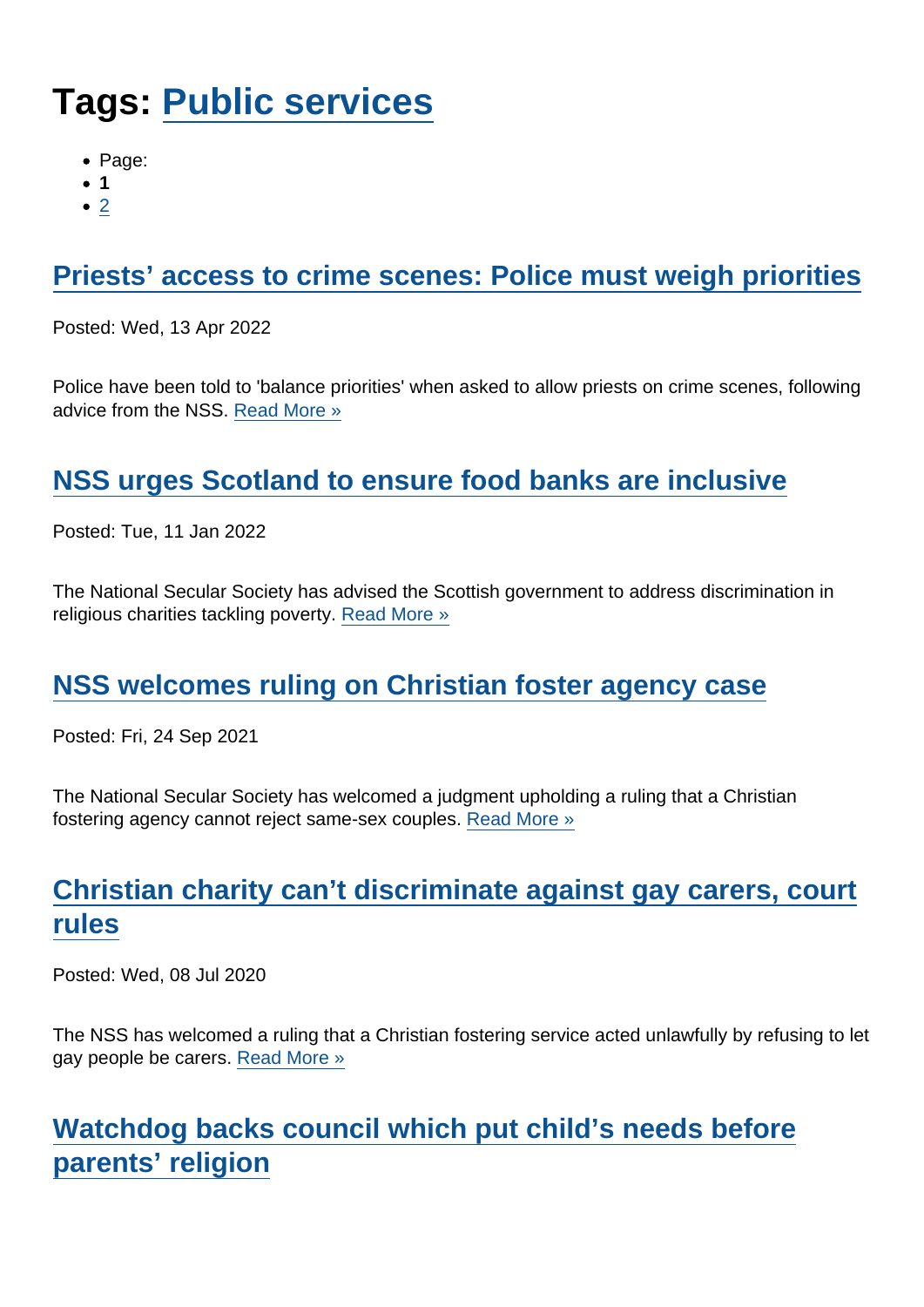Posted: Fri, 05 Jul 2019

A watchdog has dismissed a parent's complaint that a council failed to regard his son's "religious heritage" when it placed him in care. [Read More »](https://www.secularism.org.uk/news/2019/07/watchdog-backs-council-which-put-childs-needs-before-parents-religion)

## [NSS reveals councils' spending on discriminatory coroners'](https://www.secularism.org.uk/news/2018/08/nss-reveals-councils-spending-on-discriminatory-coroners-service) [service](https://www.secularism.org.uk/news/2018/08/nss-reveals-councils-spending-on-discriminatory-coroners-service)

Posted: Fri, 31 Aug 2018

The NSS has criticised five north London councils for spending £56,000 on an out-of-hours coroners' service for religious groups. [Read More »](https://www.secularism.org.uk/news/2018/08/nss-reveals-councils-spending-on-discriminatory-coroners-service)

#### [NSS welcomes 'fair and equitable' draft coroner protocol](https://www.secularism.org.uk/news/2018/07/nss-welcome-fair-and-equitable-draft-coroner-protocol)

Posted: Fri, 20 Jul 2018

The NSS has welcomed a new draft protocol for prioritising deaths reported to a London coroner. [Read More »](https://www.secularism.org.uk/news/2018/07/nss-welcome-fair-and-equitable-draft-coroner-protocol)

# [NSS asks NHS Choices to review advice on fasting during](https://www.secularism.org.uk/news/2018/06/nss-asks-nhs-choices-to-review-advice-on-fasting-during-ramadan) [Ramadan](https://www.secularism.org.uk/news/2018/06/nss-asks-nhs-choices-to-review-advice-on-fasting-during-ramadan)

Posted: Tue, 12 Jun 2018

The NSS has asked NHS Choices to review health advice on its website which draws heavily on Islamic theology. [Read More »](https://www.secularism.org.uk/news/2018/06/nss-asks-nhs-choices-to-review-advice-on-fasting-during-ramadan)

## [No need to prioritise requests based on religion, says chief](https://www.secularism.org.uk/news/2018/05/no-need-to-prioritise-requests-based-on-religion-says-chief-coroner) [coroner](https://www.secularism.org.uk/news/2018/05/no-need-to-prioritise-requests-based-on-religion-says-chief-coroner)

Posted: Thu, 17 May 2018

Coroners in England and Wales are not obliged to prioritise requests which come from particular religious communities, the chief coroner has said. [Read More »](https://www.secularism.org.uk/news/2018/05/no-need-to-prioritise-requests-based-on-religion-says-chief-coroner)

[NSS criticises Surrey Police for 'engaging in evangelism'](https://www.secularism.org.uk/news/2018/04/nss-criticises-surrey-police-for-engaging-in-evangelism)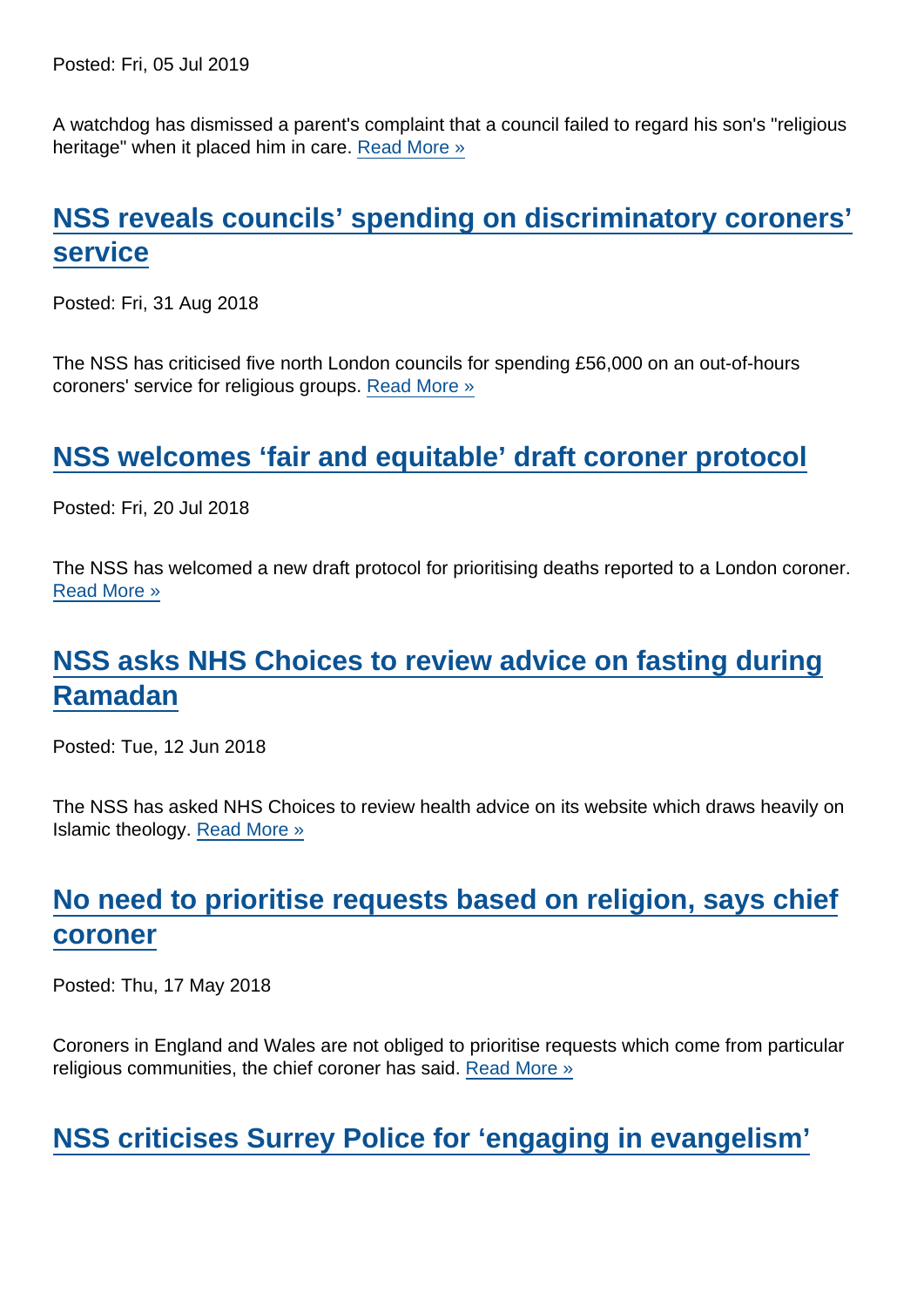Posted: Sat, 28 Apr 2018

The NSS has criticised Surrey Police after it accepted 1,000 branded bibles for distribution amongst officers and staff. [Read More »](https://www.secularism.org.uk/news/2018/04/nss-criticises-surrey-police-for-engaging-in-evangelism)

[Court rules against coroner's 'cab rank' policy](https://www.secularism.org.uk/news/2018/04/court-rules-against-coroners-cab-rank-policy)

Posted: Fri, 27 Apr 2018

The NSS has said religion must not "automatically entitle people to expedited access to public services" after a coroner's court defeat. [Read More »](https://www.secularism.org.uk/news/2018/04/court-rules-against-coroners-cab-rank-policy)

# [Judicial office rejects complaints against equal treatment](https://www.secularism.org.uk/news/2018/02/judicial-office-rejects-complaints-against-equal-treatment-coroner) [coroner](https://www.secularism.org.uk/news/2018/02/judicial-office-rejects-complaints-against-equal-treatment-coroner)

Posted: Fri, 23 Feb 2018

A judicial complaints office has rejected all complaints against a North London coroner who treats people equally regardless of religion. [Read More »](https://www.secularism.org.uk/news/2018/02/judicial-office-rejects-complaints-against-equal-treatment-coroner)

#### [NSS criticises Foreign Office for "fetishising" the hijab](https://www.secularism.org.uk/news/2018/02/nss-criticises-foreign-office-for-fetishising-the-hijab)

Posted: Fri, 09 Feb 2018

The NSS has criticised the Foreign Office for "fetishising Islamic head coverings" after it encouraged staff to mark 'world hijab day'. [Read More »](https://www.secularism.org.uk/news/2018/02/nss-criticises-foreign-office-for-fetishising-the-hijab)

#### [Religious groups should deliver public services "on an equal](https://www.secularism.org.uk/news/2018/01/religious-groups-should-deliver-public-services-on-an-equal-opportunities-basis) [opportunities basis"](https://www.secularism.org.uk/news/2018/01/religious-groups-should-deliver-public-services-on-an-equal-opportunities-basis)

Posted: Tue, 09 Jan 2018

A minister has told the NSS public services must be delivered "on an equal opportunities basis", including by religious groups. [Read More »](https://www.secularism.org.uk/news/2018/01/religious-groups-should-deliver-public-services-on-an-equal-opportunities-basis)

### [Coroner faces legal threat over refusal to prioritise religious](https://www.secularism.org.uk/news/2018/01/legal-threat-over-coroners-refusal-to-prioritise-religious-burials) [burials](https://www.secularism.org.uk/news/2018/01/legal-threat-over-coroners-refusal-to-prioritise-religious-burials)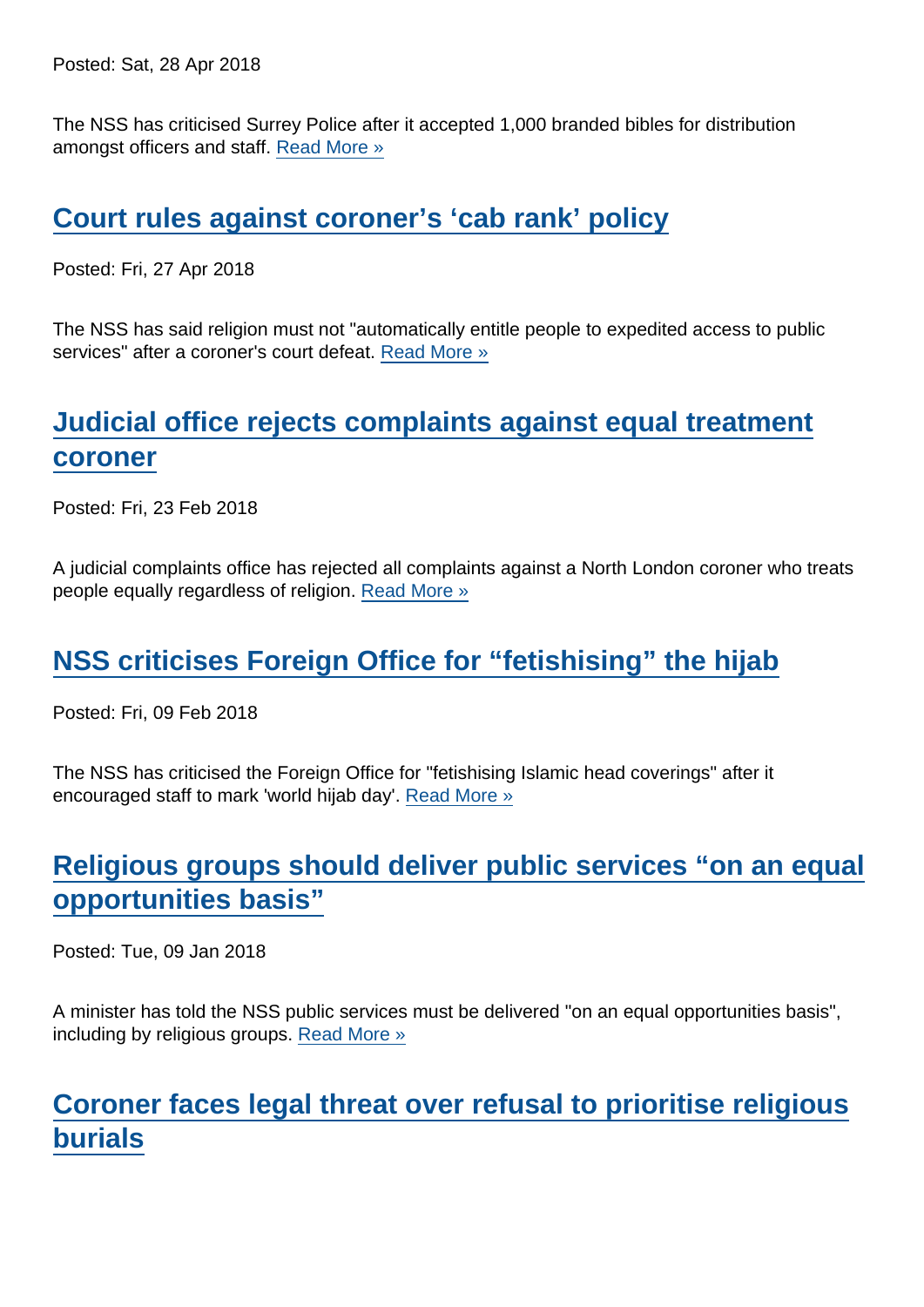Posted: Fri, 05 Jan 2018

The NSS has expressed support for a North London coroner facing calls to be sacked after refusing to prioritise religious burials over others. [Read More »](https://www.secularism.org.uk/news/2018/01/legal-threat-over-coroners-refusal-to-prioritise-religious-burials)

## [Faith groups 'shouldn't proselytise when providing public](https://www.secularism.org.uk/news/2017/12/faith-groups-shouldnt-proselytise-when-providing-public-services) [services'](https://www.secularism.org.uk/news/2017/12/faith-groups-shouldnt-proselytise-when-providing-public-services)

Posted: Thu, 07 Dec 2017

The NSS has written to the Government after a minister said Christian charities need not hide their faith when providing public services. [Read More »](https://www.secularism.org.uk/news/2017/12/faith-groups-shouldnt-proselytise-when-providing-public-services)

## [Residents' anger over council's £3m gift to 'homophobic'](https://www.secularism.org.uk/news/2017/11/residents-anger-over-councils-gbp3m-gift-to-homophobic-church) [church](https://www.secularism.org.uk/news/2017/11/residents-anger-over-councils-gbp3m-gift-to-homophobic-church)

Posted: Fri, 10 Nov 2017

A council plans to close and partially demolish a public hall in south-west London and build a new Pentecostal church on the site. [Read More »](https://www.secularism.org.uk/news/2017/11/residents-anger-over-councils-gbp3m-gift-to-homophobic-church)

#### [Police and Crime Commissioner criticised for awarding tens](https://www.secularism.org.uk/news/2015/03/police-and-crime-commissioner-criticised-for-awarding-tens-of-thousands-of-pounds-to-christian-groups) [of thousands of pounds to Christian groups](https://www.secularism.org.uk/news/2015/03/police-and-crime-commissioner-criticised-for-awarding-tens-of-thousands-of-pounds-to-christian-groups)

Posted: Wed, 04 Mar 2015

The National Secular Society has raised concerns about a scheme to "nurture, equip and enable" religious organisations to help reduce crime in Northamptonshire. [Read More »](https://www.secularism.org.uk/news/2015/03/police-and-crime-commissioner-criticised-for-awarding-tens-of-thousands-of-pounds-to-christian-groups)

### [£400,000 Government scheme to "strengthen" faith](https://www.secularism.org.uk/news/2015/02/gbp400000-government-scheme-to-strengthen-faith-organisations-in-britain) [organisations in Britain](https://www.secularism.org.uk/news/2015/02/gbp400000-government-scheme-to-strengthen-faith-organisations-in-britain)

Posted: Tue, 17 Feb 2015

The Department for Communities and Local Government (DCLG) is giving away £400,000 to a religious organisation or consortium, with the purpose of "strengthening" faith groups in the UK. [Read More »](https://www.secularism.org.uk/news/2015/02/gbp400000-government-scheme-to-strengthen-faith-organisations-in-britain)